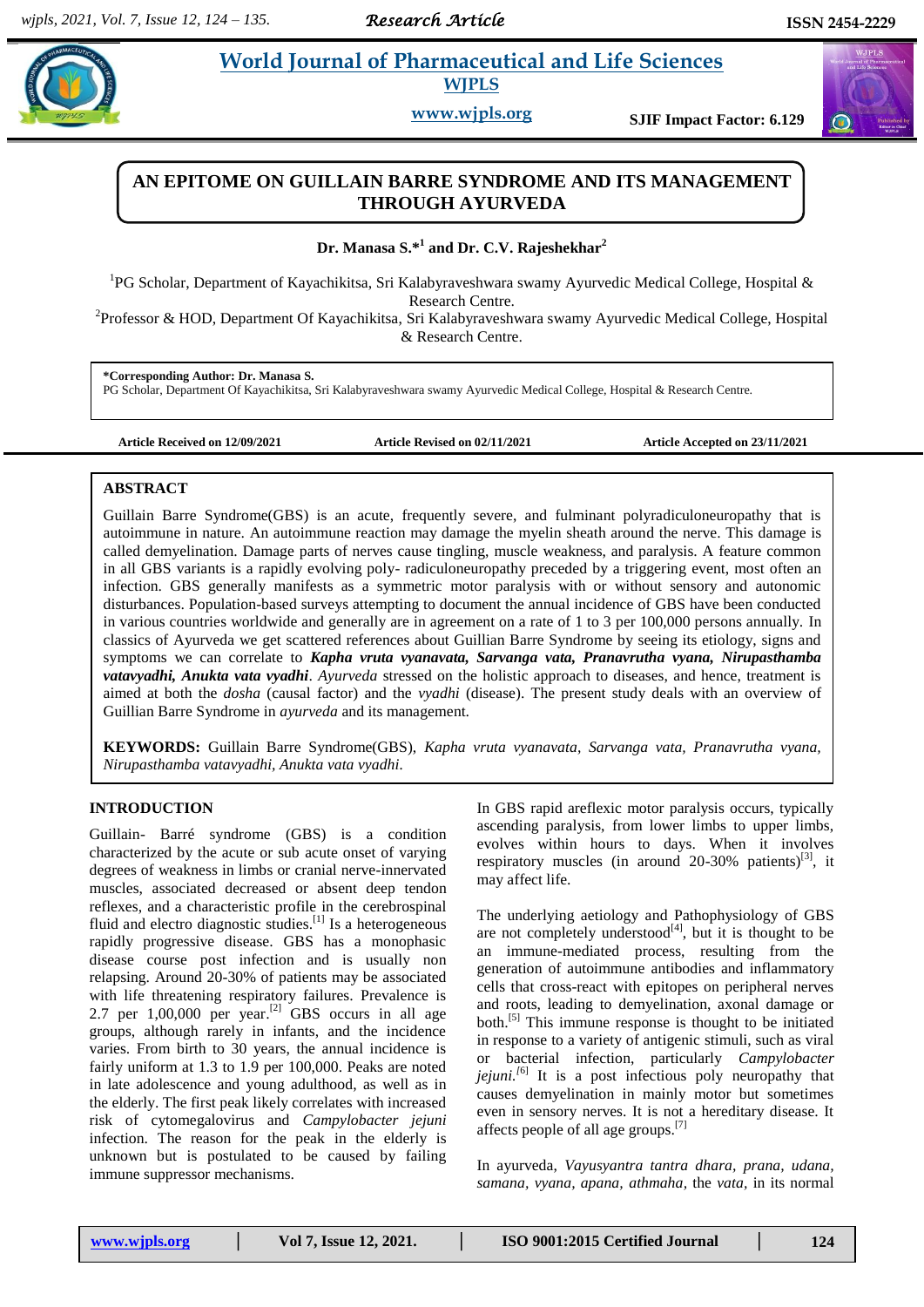state of functioning sustains all the organs of the body. It consists of *prana, udana, samana, apana and vyana.* It restrains and impels the mental activities. It co-ordinates all the sense faculties. In classics of *Ayurveda* we get scattered references about Gullian Barrie syndrome by seeing its etiology, signs and symptoms we can correlate to *Anukta vyadhi* having correlation with *pitta vikriti,* 

*kapha kshaya and vata prakopa Sarvanga vata, kapha vrutavyana vata. Shiras* is a seat of *kapha*. Any depletion resulting in the vitiation of *kapha* and ultimately resulting in the vitiation of *vayu*. Treatment regimens have been described to combat various symptoms seen in the course of the disease.

| Table 1: Clinical Pathology and Clinical Feature of Guillian-Barrie Syndrome. |  |
|-------------------------------------------------------------------------------|--|
|-------------------------------------------------------------------------------|--|

| <b>Acute Inflammatory Demyelinating</b>                                                                                                                                                                                                                                                                                                                                                                                                                                                                                                                                                                                                             | <b>Acute Motor Axonal</b>                                                                                                                                                                                                                                                                                                                                                                                                                                                                                                                                                                                                                                                                                                                                                                                                                                                                                                                                                                                                                                                                                                                                                                                                                                                      | <b>Acute Motor Sensory</b>                                                                                                                                                                                                                                                                                                                                                                                                                                                                                                                                                                                                                                                                                                                                                                                                                                                                                                                                                                                                                                                                                                                                                                                                                 | <b>Miller Fisher Syndrome</b>                                                                                                                                                                                                                                                                                                                                                                                                                                                                                                                                                                                                                                                                                                                                                                                                                                                                                                                                                                                                                                                                                                                                                                                                                                                                   |
|-----------------------------------------------------------------------------------------------------------------------------------------------------------------------------------------------------------------------------------------------------------------------------------------------------------------------------------------------------------------------------------------------------------------------------------------------------------------------------------------------------------------------------------------------------------------------------------------------------------------------------------------------------|--------------------------------------------------------------------------------------------------------------------------------------------------------------------------------------------------------------------------------------------------------------------------------------------------------------------------------------------------------------------------------------------------------------------------------------------------------------------------------------------------------------------------------------------------------------------------------------------------------------------------------------------------------------------------------------------------------------------------------------------------------------------------------------------------------------------------------------------------------------------------------------------------------------------------------------------------------------------------------------------------------------------------------------------------------------------------------------------------------------------------------------------------------------------------------------------------------------------------------------------------------------------------------|--------------------------------------------------------------------------------------------------------------------------------------------------------------------------------------------------------------------------------------------------------------------------------------------------------------------------------------------------------------------------------------------------------------------------------------------------------------------------------------------------------------------------------------------------------------------------------------------------------------------------------------------------------------------------------------------------------------------------------------------------------------------------------------------------------------------------------------------------------------------------------------------------------------------------------------------------------------------------------------------------------------------------------------------------------------------------------------------------------------------------------------------------------------------------------------------------------------------------------------------|-------------------------------------------------------------------------------------------------------------------------------------------------------------------------------------------------------------------------------------------------------------------------------------------------------------------------------------------------------------------------------------------------------------------------------------------------------------------------------------------------------------------------------------------------------------------------------------------------------------------------------------------------------------------------------------------------------------------------------------------------------------------------------------------------------------------------------------------------------------------------------------------------------------------------------------------------------------------------------------------------------------------------------------------------------------------------------------------------------------------------------------------------------------------------------------------------------------------------------------------------------------------------------------------------|
| Polyradiculoneuropathy (Aidp)                                                                                                                                                                                                                                                                                                                                                                                                                                                                                                                                                                                                                       | <b>Neuropathy</b>                                                                                                                                                                                                                                                                                                                                                                                                                                                                                                                                                                                                                                                                                                                                                                                                                                                                                                                                                                                                                                                                                                                                                                                                                                                              | <b>Axonal Neuropathy</b>                                                                                                                                                                                                                                                                                                                                                                                                                                                                                                                                                                                                                                                                                                                                                                                                                                                                                                                                                                                                                                                                                                                                                                                                                   |                                                                                                                                                                                                                                                                                                                                                                                                                                                                                                                                                                                                                                                                                                                                                                                                                                                                                                                                                                                                                                                                                                                                                                                                                                                                                                 |
| Acute inflammatory demyelinating poly<br>radiculoneuropathy<br>(AIDP) is the commonest type of<br>Guillain-Barré syndrome <sup>8</sup> Necropsy<br>studies have shown lymphocytic<br>infiltration of the peripheral nerves and<br>macrophage mediated segmental<br>demyelination. <sup>[9]</sup> Axonal loss may also<br>occur, especially in severe cases as a<br>secondary event. These pathological<br>changes seem to be mediated by both<br>humoral and cellular immunity in variable<br>degrees. Characteristic Electro<br>physiological features reflect segmental<br>demyelination. Subsequent remyelination<br>is associated with recovery | During summer epidemics of<br>Guillain-Barré syndrome in<br>northern China in 1991 and<br>1992, a majority of patients<br>was found to have a pure motor<br>axonal form of neuropathy, and<br>the term "acute motor axonal<br>neuropathy" (AMAN) was<br>coined. Around 55-65% of the<br>patients belonged to this<br>category, of whom 76% were<br>seropositive for $C$ jejuni,<br>compared with 42% in AIDP<br>cases. <sup>[10]</sup> The earliest<br>pathological changes are<br>lengthening of the nodes of<br>Ranvier, distortion of the<br>paranodal myelin, and<br>dissection of the axon from the<br>adaxonal Schwann cell<br>plasmalemma by extending<br>macrophage processes. <sup>[11]</sup><br>Tendon reflexes could either be<br>preserved <sup>[12]</sup> or exaggerated <sup>[13]</sup><br>the latter particularly in AMAN<br>cases. Hyper reflexia is seen in<br>about one third of patients,<br>usually during the early<br>recovery phase and<br>occasionally in the acute<br>phase. This finding is<br>significantly associated<br>with the presence of anti-GM1<br>antibodies and<br>less severe disease[12]<br>AMAN is characterised by<br>rapidly progressive<br>weakness, often with<br>respiratory failure<br>and usually good recovery <sup>[14]</sup> | The evidence of axonal<br>degeneration in<br>Guillain-Barré syndrome<br>has been reported by some<br>investigators in the past. In<br>1984, Brown and Feasby<br>reported that the very low<br>response amplitudes that<br>can occur because of<br>axonal degeneration in<br>Guillain-Barré syndrome<br>were correlated with<br>subsequent denervation<br>of muscles and a poor<br>clinical outcome <sup>[15]</sup><br>In 1986, Feasby et al<br>published<br>observations on seven<br>patients who had a very<br>acute and severe illness<br>with motor and sensory<br>dysfunction, characterised<br>by marked muscle<br>wasting and poor recovery.<br>Electrophysiology<br>showed in excitable motor<br>nerves and evidence<br>of sensory and motor<br>axonal dysfunction.<br>Necropsy in one of the<br>cases showed features of<br>axonal degeneration with no<br>demyelination or<br>inflammation. They<br>concluded that the features<br>suggested a new clinico<br>pathological<br>entity $^{[16]}$ In AMSAN the<br>disease course is typically<br>fulminant, generally with<br>slow and incomplete<br>Recovery. This group<br>probably has the most<br>severe form of immune<br>mediated axonal damage<br>in Guillain-Barré syndrome. | In 1956, Fisher described<br>three patients with<br>ataxia, areflexia, and<br>ophthalmoplegia (internal<br>and external)-the<br>classical triad of signs in<br>the Miller Fisher<br>syndrome Mild limb<br>weakness.<br>ptosis, facial palsy and<br>bulbar palsy may also<br>occur in Miller Fisher<br>syndrome <sup>[17]</sup> This<br>entity accounts for about<br>5% of patients with<br>Guillain-Barré<br>syndrome <sup>[18]</sup><br>Miller Fisher syndrome<br>has been shown to<br>be associated with<br>preceding infections with<br>two C jejuni strains,<br>Penner serotype 2 and<br>Lior serotype $4^{[19]}$ Almost<br>all patients have IgG<br>autoantibodies against<br>ganglioside GQ1 $b^{[20]}$ ,<br>which plays a key role in<br>the pathogenesis.<br>The pathogenesis of ataxia<br>has been a focus<br>of debate. Both peripheral<br>and central mechanisms<br>have been proposed. Some<br>workers have<br>suggested a peripheral<br>mechanism, as a result<br>of abnormalities of joint<br>position sense and<br>muscle spindle<br>proprioception. <sup>[21]</sup> Motor<br>and sensory nerve<br>conduction velocities are<br>either normal or<br>minimally slowed. When<br>slowed, the conduction<br>velocity improves with<br>clinical recovery.85<br>The tibial H reflex is |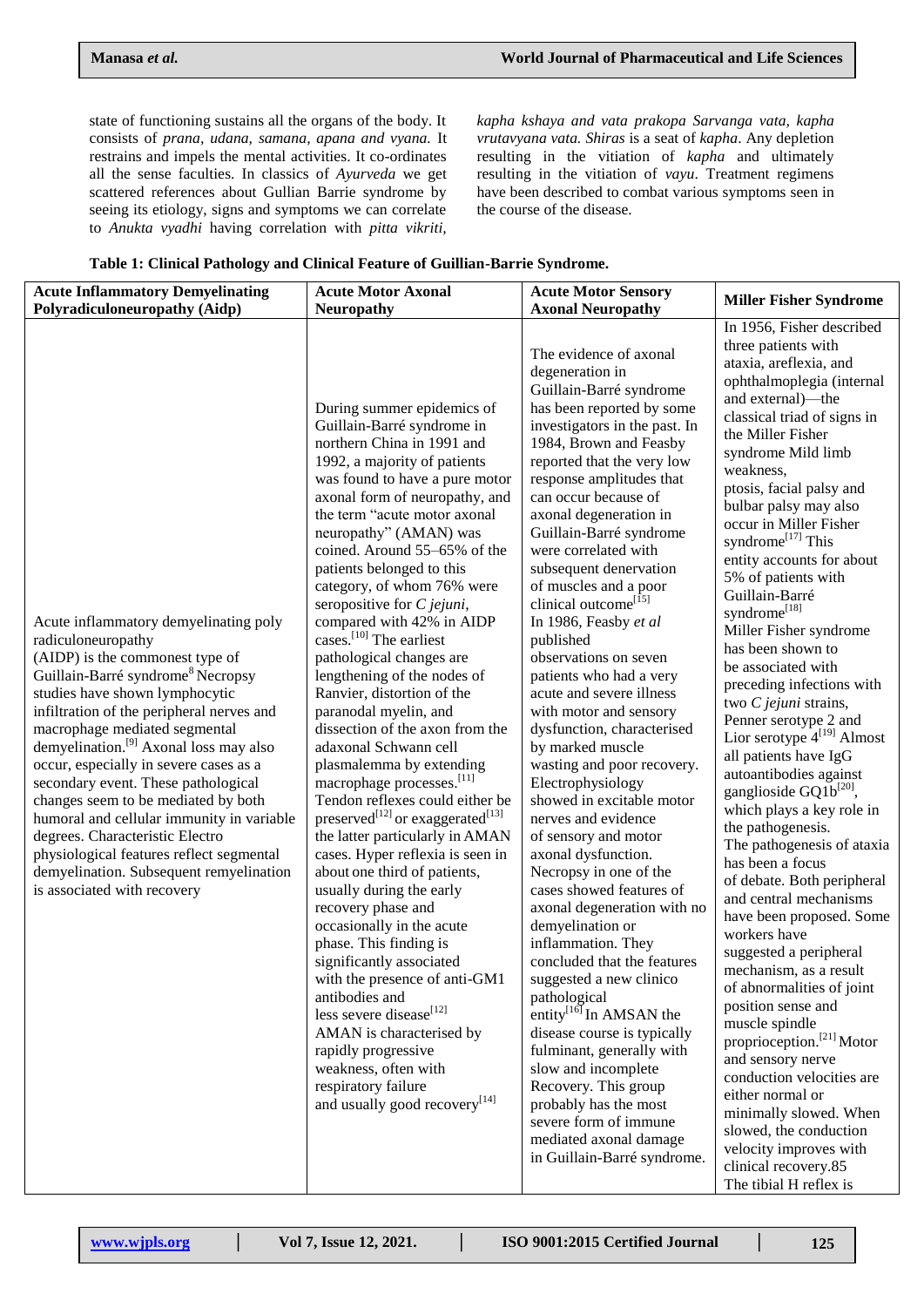|  | usually absent. On needle        |
|--|----------------------------------|
|  | electromyography,                |
|  | denervation changes are          |
|  | absent in limb muscles $^{[22]}$ |

Clinical features are Symptoms are preceded by an antecedent event in about two thirds of patients. [23] Respiratory infections are the commonest, reported in about 40% of cases within one month before the onset of the disease.<sup>[24]</sup> About 20% experience gastroenteritis as the antecedent cause. [25] The commonest manifestation is limb weakness, more proximal than distal. Facial palsy is the commonest type of cranial nerve involvement involvement (in 53%), followed by bulbar weakness, ophthalmoplegia, and tongue weakness.16 In about half the cases the illness is heralded by sensory symptoms. Altogether about 80% have sensory symptoms.<sup>[26]</sup> Pain is a very common symptom, experienced by around 90%, and is often severe.<sup>[27]</sup> Autonomic dysfunction is seen in about two thirds of the cases, manifesting as either excess or reduced activity of the sympathetic or parasympathetic nervous system. [28]

Pulse and blood pressure changes are the commonest manifestations of dysautonomia (Table 2). The onset of symptoms can either be acute or subacute. Gradual recovery takes place after a plateau phase. In a large multicentre study, the mean time to reach nadir, improvement, and clinical recovery were 12, 28, and 200 days, respectively.<sup>[29]</sup> It was also found that 98% of patients achieved the plateau phase by four weeks from the onset. The mean duration of the plateau was found to be 12 days in another study.<sup>[30]</sup>

| Table 2: Clinical features of Guillain-Barré syndrome in brief. [31,32] |  |  |  |  |  |  |  |  |
|-------------------------------------------------------------------------|--|--|--|--|--|--|--|--|
|-------------------------------------------------------------------------|--|--|--|--|--|--|--|--|

| <b>Motor dysfunction</b>                                           |
|--------------------------------------------------------------------|
| Symmetrical limb weakness: proximal, distal or global              |
| Neck muscle weakness                                               |
| Respiratory muscle weakness                                        |
| Cranial nerve palsies: III-VII, IX-XII                             |
| Areflexia                                                          |
| Wasting of limb muscles                                            |
| <b>Sensory dysfunction</b>                                         |
| Pain                                                               |
| Numbness, paraesthesiae.                                           |
| Loss of joint position sense, vibration,                           |
| touch and pain distally                                            |
| Ataxia                                                             |
| <b>Autonomic dysfunction</b>                                       |
| Sinus tachycardia and bradycardia                                  |
| Other cardiac arrhythmias (both tachy                              |
| and brady)                                                         |
| Hypertension and postural                                          |
| Hypotension                                                        |
| Wide fluctuations of pulse and blood pressure                      |
| Tonic pupils                                                       |
| Hypersalivation                                                    |
| Anhydrosis or excessive sweating                                   |
| Urinary sphincter disturbances                                     |
| Constipation                                                       |
| Gastric dysmotility                                                |
| Abnormal vasomotor tone causing venous pooling and facial flushing |
| <b>Other</b>                                                       |
| Papilloedema                                                       |

### **Antecedent events in Gullian- barrie Syndrome** INFECTIONS

*Campylobacter jejuni* Infections are well established as antecedent events of the Guillain-Barré syndrome. *Campylobacter jejuni* is the commonest pathogen identified. About 20% of patients report a preceding diarrhoeal illness. [33] Patients tend to develop acute motor axonal neuropathy or acute motor–sensory axonal

neuropathy more often, and acute inflammatory demyelinating polyradiculoneuropathy less often, in association with *C jejuni* (24% *v* 2% and 40% *v* 76%, respectively). [34] Guillain-Barré syndrome following *C jejuni* infection has been shown to be associated with slower recovery, severe residual disability, and axonal degeneration. [35] *Cytomegalovirus* is the second commonest infection reported. The evidence of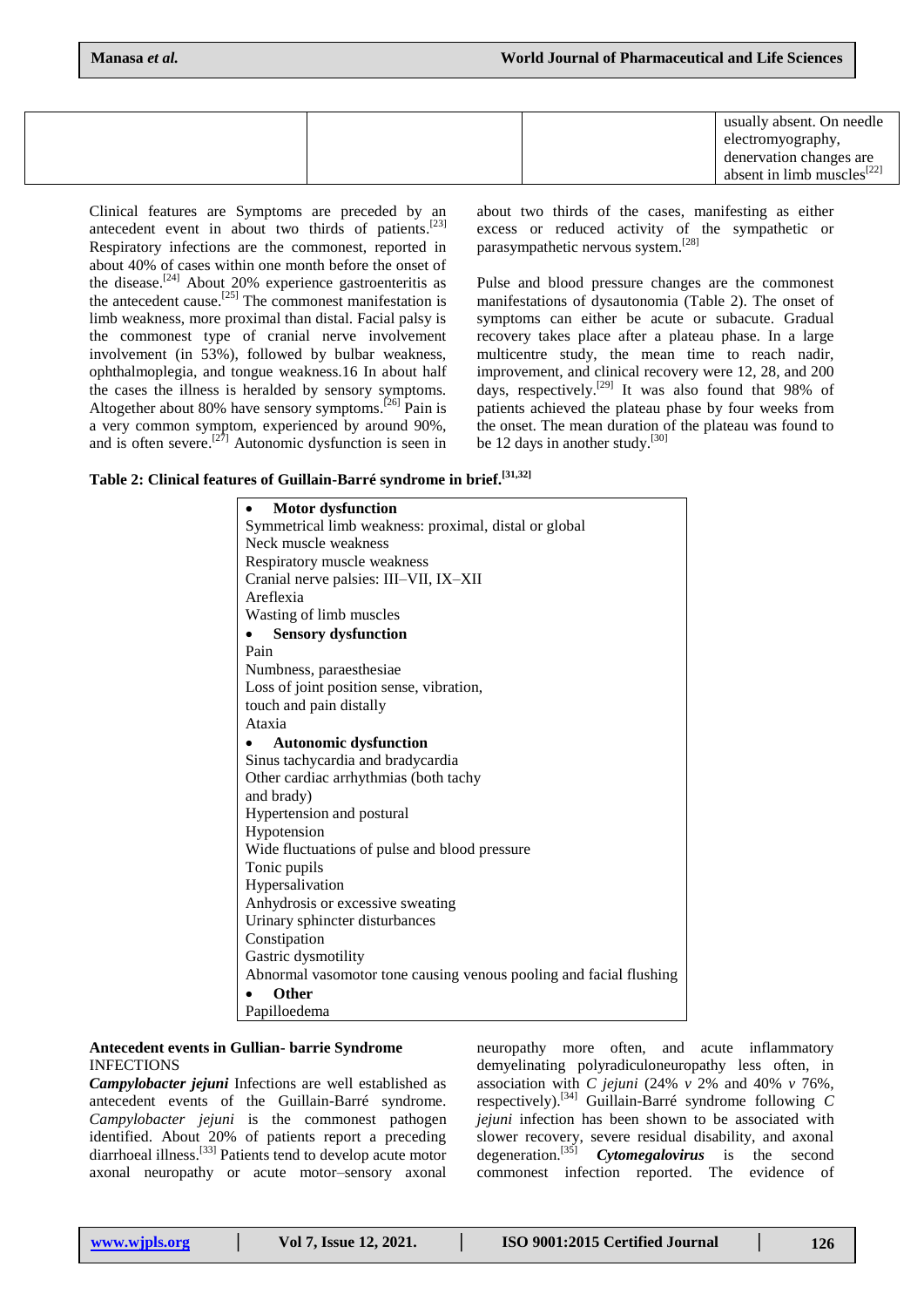preceding cytomegalovirus infection was present in 5% of patients with Guillain-Barré syndrome.<sup>[36]</sup> It is found more commonly in females and young age groups. Affected individuals tend to have a severe course initially, with respiratory difficulties. They often develop cranial nerve palsies (usually bilateral facial palsy) and severe sensory loss Reduced sensory nerve action potentials are found more often in this group, but nerve conduction velocity, percentage of conduction blocks, and denervation activity do not differ significantly from other groups. Their recovery is usually delayed<sup>[37]</sup>, Other *infections* associations with **Epstein-Barr virus** and *Mycoplasma pneumoniae* are more often found in Guillain-Barré syndrome than in control patients (10% and 5%, respectively). Serological evidence of infections with *Haemophilus influenzae*, parainfluenza type 1 virus, influenza A and B viruses, adenovirus, varicella zoster virus, and parvovirus B 19 is not more common than in controls<sup>[38]</sup> The numerous other preceding infections that have been cited—such as hepatitis A, B, C, and D, typhoid, and falciparum malaria are confined to anecdotal case reports.

*Vaccine* Isolated case reports and epidemiological studies have drawn attention to a possible association of Guillain-Barré syndrome with several vaccines including Semple rabies<sup>[39]</sup> oral polio<sup>[40]</sup> influenza,<sup>[41]</sup> measles, measles/ mumps/rubella (MMR),<sup>[42]</sup> tetanus toxoid containing vaccines,  $^{[43]}$  and hepatitis B.  $^{[44]}$  However, a temporal association between the two events does not necessarily mean there is a cause– effect relation. One needs to evaluate the available epidemiological data to decide whether the alleged association is statistically significant.

# **Concepts of Ayurveda in Degenerative disorder-Guillain Barrie Syndrome**

Ayurveda classics had explain about the Degenerative disorder in detail with scattered references in different condition i.e., *vataprakopa lakshana, Dhatukshaya lakshana, vatavyadhi, nirupasthambha, Anukta, avarana, kevalavataja, anonya avarana, gata vata.*

*Niruasthamba vatavyadhi* is the disease caused by *vata*  exclusively, since it is neurodegenerative disorder caused due to degenerative changes, this can be consider as *dhatukshayajanya* – *nirupastambhit vaatvyadhi*.

**Hetusevana (prayaha vataprakopaka)**

#### **↓ Rukshata, kharata, parushata produced in different srotas**

**↓**

# **Vayupuran at riktasthana i.e. prakupita vayu 'kha' vaigunyasthanashrita**

#### **↓ Dhatukshayajanita i.e. Nirupastambhita Vatavyadhi**

*Pranavata* controls *prayatna* action of *udana* and in turn *gati* induced by *vyana vata* becomes impaired. Due to

decreased *prayatna* (action potential), there is less *urja karma (*ATP production) leading to decreased *bala*  (cellular metabolism) and there is *ama dravya* produced at cellular level. This *ama* leads to cellular *strotorodha*  (obstruction) and *vimargagamana* of iron which then reacts with oxygen to produce free radicals **(***ama visha*) and destroy the cell. At the end, *vata prakopa* occurs and manifest the features of GBS. *Prana* as *avaraka* (which obstructs) and *vyana* as *avarya* (which is getting obstructed) participate in pathogenesis. *Avarana* initiates pathogenesis followed by dhatu (body elements) *kshaya*  (diminution) and *vata vyadhi.*

As in normal state, *Vyana Vayu* performs its *Rasa-Rakta Vikshepana Karma* normally. But when it gets vitiated, *Dhamani Sankocha* occurs due to its *Ruksha, Shita* and *Khara Gunas,* resulting in the reduction of *Srotovivar*  (lumen of the Channels). Due to this there will be narrowed pathway, *Avarodha* (obstruction) occurs in *Rasa-Rakta-Vikshepana Karma*, causing decreased functioning in the particular site. The *vata*-specific nervous tissue, known as *prana vayu*, includes the movement of impulses along the nerves, as well as neuro transmitter movements across the synaptic space. Most of the western nervous system ailments arise from dysfunctional *vata dosha.* 

### **Vataja Ahara& Vihara, abhigata ↓ Vata Prakopa ↓ This prakupita vata fills the Rikta srotas ↓ Leads to vata vikara (vata guna like laghu, chala guna vrudhi)**

Based on some signs and symptoms it can be correlated to Sarvanga vata, *kapha vruta vyanavata, Pranavrutha vyana, Nirupasthamba vatavyadhi*, *Anukta vatavyadhi.* Here the *nidanas* of *Vata vyadhi* can be considered. *Vayu*  gets aggravated by the following *nidanas* such as Intake of *Ruksha* (unctuous), *sheeta* (cold), *alpa* (scanty) and *laghu* (light) food. *Ati vyavaya* (Excessive sexual indulgence), *Ati prajagara* (remaining awake at night). *Vishama upachara*(inappropriattherapeuticmeasures); *Ati Doshaasruksravana*(administration of the therapies which cause excessive elimination of *Dosha* and blood); *langhana*(keeping fast in excess); *plavana*(swimming in excess); *Ati adhva*(walking excess); *Ativyayama*(excessive exercise); *vichesta*(other physical activities in excess); *dhatu kshaya*(loss of dhatu); excessive emaciation due to *chinta*(worry), *shoka*(grief) and due to *vyadhi*(affliction by diseases). *Dukha shayya asana*(sleeping and sitting over uncomfortable bed); *krodha*(anger); *divaswapna*(sleeping during day time); *vegasandharanat* (suppression of natural urges); due to formation of *ama*; *abhigata*(trauma); *abhojana*(abstention from food); *marmabhighata*  (injuries to *marmas*). Riding over *gaja*(elephant), *ustra*(camel), *ashwa*(horse) or *sheegrayana*(fast moving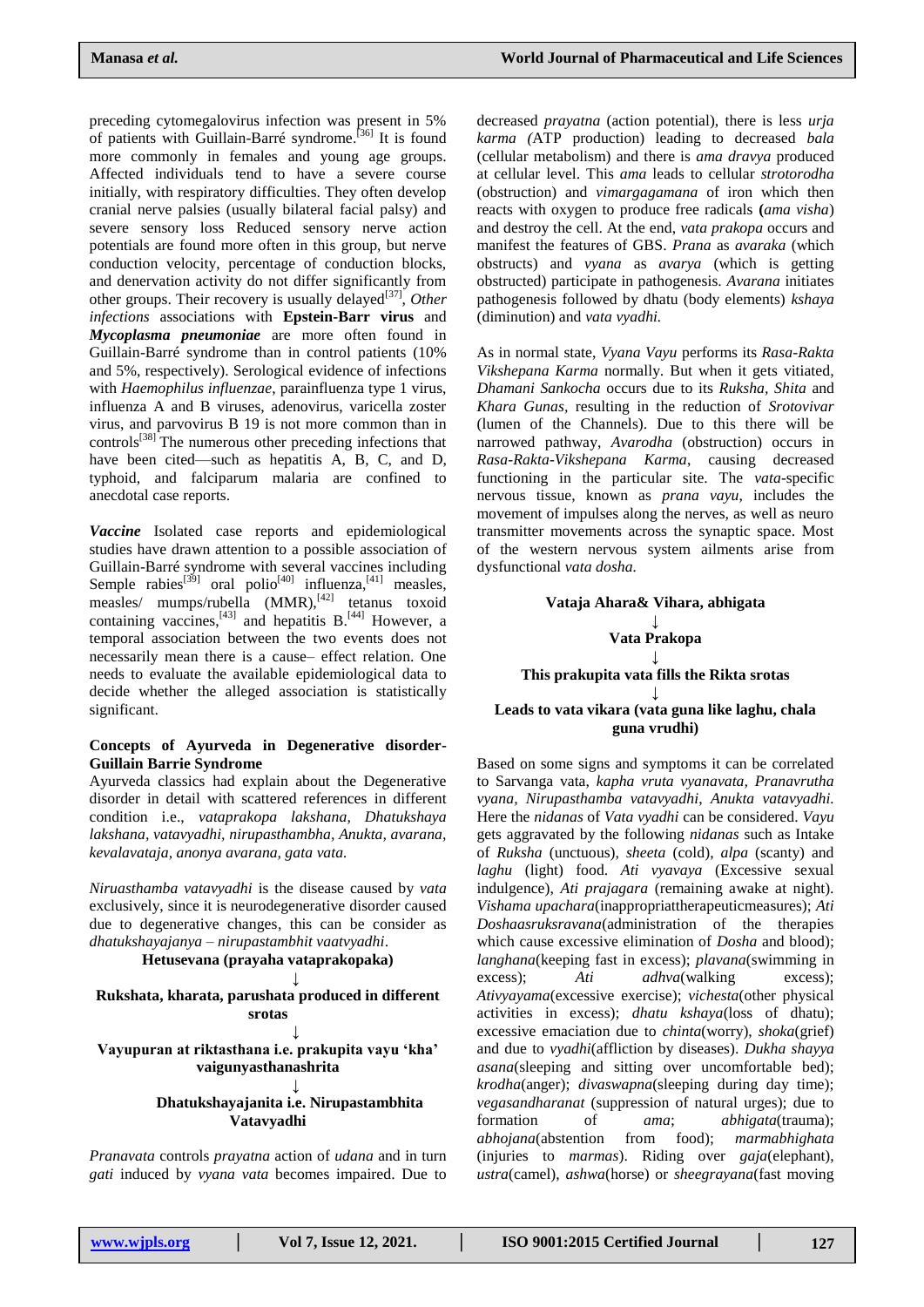vehicle) and *patamsanat* (falling down from the seats on these animals and vehicles)<sup>[45]</sup> (Compression injuries) and *Virudha Sevana* (Intake of incompatible foods). [46]

If there is symptoms are seen in whole body then we can correlate to *sarvanga vata* where its *lakshanas* like *Gaatra supura*(twitching sensation- Give a short sudden jerking or convulsive movement)*, Gatra Banjana*(affliction of the entire body with different types of pain), *Sandhi sputana and Sandhi vedana* (feeling as if the joints are getting cracked). If *vyana vata* is occluded by *kapha*, then there will be *Guruta*(heaviness) in *Sarvagatranam* (all over the body), Ruja (pain) in *Sarvasandhyaasthi* (all the joints and bones), and *Gatisanghasthata adhika* (excessive loss of mobility). Injury to *shiras* give rises to *manya-stambha*(torticollis), *Ardhita*(facial paralysis), *Chakshu-vibhrama*(agitation of eyes), *moha* (unconsciousness), *udvestana*(cramps), *ceshta-nasha*(loss of motor activities), *kasa*(cough), *shvasa*(dyspnea), *hanu-graha*(lock-jaw), *mukatva*(dumbness) *gadgadatva* (lulling speech), *akshinimilana*(closure of eye lids), *ganda-spandana*(twitching of cheeks), *jrumbana* (yawning), *lala srava*(excessive salivation), *svara hani*(aphasia), *vadana jihmatva*(twisting of face).<sup>[47]</sup>

If *Vyana vayu* is occluded by *pranavayu* then there will be symptoms like *sarvendriyanam shoonyatvam* (there will be loss of the functions of all the senses), *gnatva smrithibalakshayam* (there will be loss of memory as well as strength)[48] *Nirupasthambha vata vyadhi* is the disease caused by the *vata* exclusively and there is no any other occlusion present with it.<sup>[49]</sup> Guillain Barre Syndrome commonly occurs post viral or any other infections. Seeing the pathophysiology of GBS we can say that it is *Vata* dominating disorder with association of *Pitta* and *Kapha dosha*. Due to *Kapha Avaranum,*  Vitiated *Vata* and *Pitta* accumulated in the *Majja Dhatu*  and cause *Dhatu Kshaya* and *Oja Kshya*. Here is *Mandagni* play an important role as a precipitating factor.<sup>[50]</sup> In the demyelinating forms of GBS, the basis for flaccid paralysis and sensory disturbance is conduction block. First attack on schwann cell surface, widespread myelin damage, macrophage activation, and lymphocytic infiltration. If the axonal connection remains intact the recovery will be faster as rapidly as remyelination occurs. Circumstantial evidences suggests that all GBS results from immune responses to nonself antigens (infectious agents /vaccines).<sup>[51]</sup> By analysing the *Vyadhivruthanta* (history of illness*), Nidana*  (etiology), *Lakshanas* (symptoms) presented here we have taken in consideration of (pathology)and *Avaranajanya-vatavyadhisamprapthi* we can diagnose as *Sarvangavata, pranavruta vyana vata, kaphavruta vyana vata, anukta vata vyadhi, nirupasthamba vata vyadhi.* 

### **SAMPRAPTHI GHATA**

*Dosha***:** *vata pradhana (prana vata, udana vata & Vyana vata)*

*Dushya: Rasa, Rakta, Mamsa, Meda, Asthi, Majja, Sira, Snayu, Kandara Agni-Jataragni* and *Dhatwagnimandya Adhistana: sarvasharira Aama-Jataragni* and *Dhatwagnimandyajanya Srothas- Rasavaha, Raktavaha, Mamsavaha, Medovaha, Ashtivaha, Majjavaha Srothodushtiprakara-Sanga Udbhavasthana-Amashaya, Pakwashaya Sancharasthana– Sarvashareera Vyaktasthana-Ubhayashakha Ragamarga– Madhyama Sadhya asadhyata- Sadhya/ krichrasadhya*

### **INVESTIGATION**

Diagnostic criteria for Guillain-Barré syndrome have been laid down, based on clinical, laboratory, and electrophysiological features.<sup>[52]</sup> Progressive motor weakness and areflexia are prime requirements for diagnosis. Cerebrospinal fluid analysis is the only laboratory criterion. However, other laboratory tests provide corroborative evidence for diagnosis and are useful in the management (Table 3). In CSF, an elevated or rising protein level on serial lumber punctures and 10 or fewer mononuclear cells/mm3 strongly support the diagnosis. CSF protein level may be normal during the first week. In one of the studies 12% of patients were found to have  $> 5$  cells/ $\mu$ l in the CSF.<sup>[53]</sup> CSF protein level may be normal during the first week. In one of the studies 12% of patients were found to have > 5 cells/µl in the CSF. [54] The presence of more than 50 mononuclear cells raises doubts about the diagnosis. CSF pleocytosis is well recognised in HIV associated Guillain-Barré syndrome<sup>[55]</sup> Electro physiological features differ according to the clinicopathological type Magnetic resonance imaging can be useful in diagnosis, especially when the electrophysiological findings are equivocal. It is a sensitive but unfortunately non-specific test. Spinal nerve root enhancement with gadolinium on MRI is a non-specific feature seen in inflammatory conditions and caused by disruption of the blood–nerve barrier. Selective anterior root enhancement appears to be strongly suggestive of Guillain-Barré syndrome<sup>[56]</sup> A study showed that 83% of patients had enhancement of the cauda equina nerve roots<sup>[57]</sup> Prominent nerve root enhancement was found to correlate with pain, disability grade, and time for recovery.[57]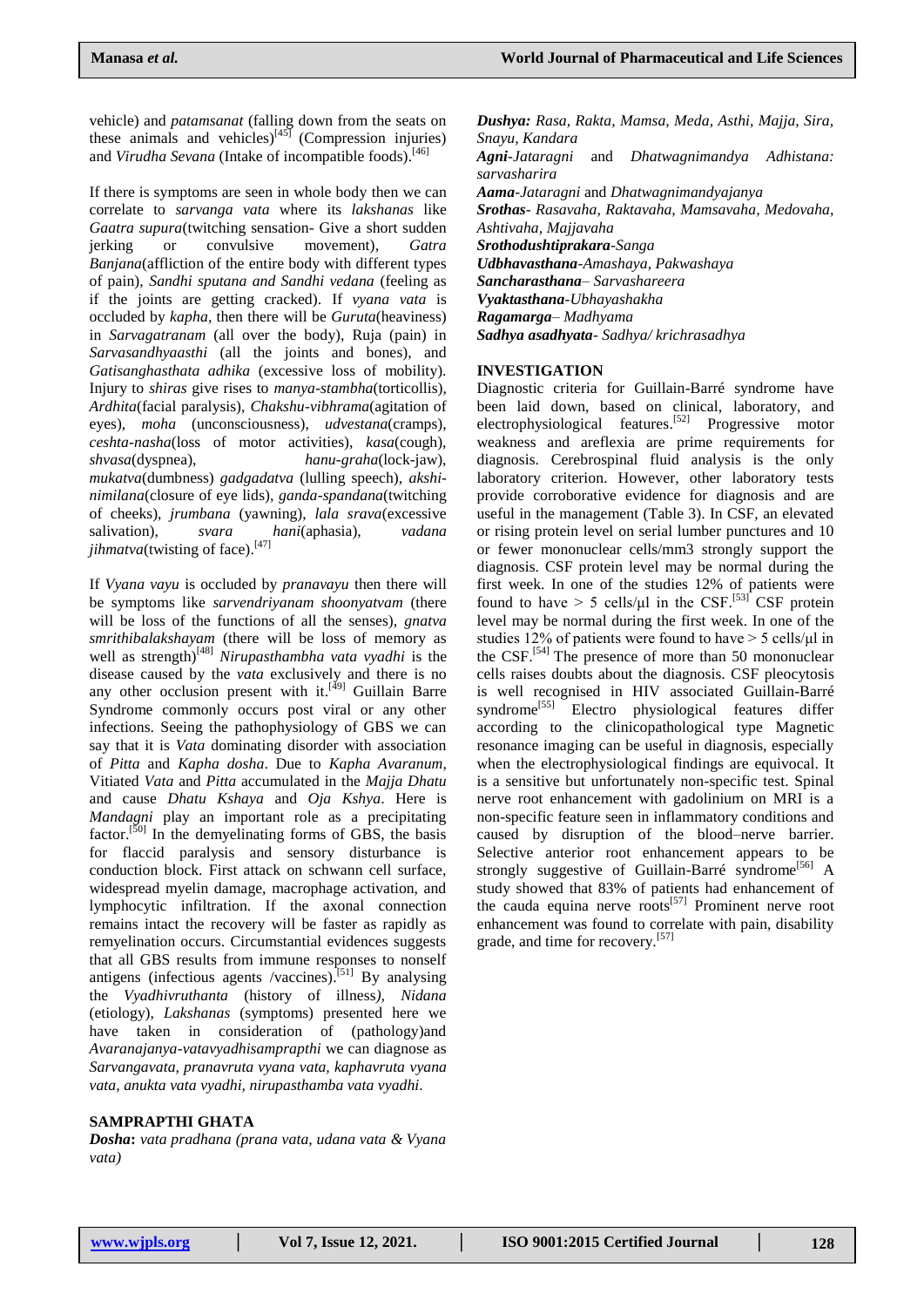### **Table 3: Investigation.**

| <b>Investigations</b> |                                                                      |
|-----------------------|----------------------------------------------------------------------|
|                       | Cerebrospinal fluid                                                  |
|                       | Antiganglioside antibodies                                           |
| ٠                     | Stool culture for C jejuni                                           |
| ٠                     | Antibodies to C jejuni, cytomegalovirus, EBV, HSV, HIV, M pneumoniae |
|                       | Biochemical screening: urea, electrolytes, liver enzymes             |
|                       | Full blood count                                                     |
|                       | Erythrocyte sedimentation rate                                       |
| ECG                   |                                                                      |
|                       | Autonomic function tests                                             |
|                       | Electrophysiology                                                    |
|                       | <b>Electrophysiological features</b>                                 |
| <b>AIDP</b>           |                                                                      |
|                       | Reduced conduction velocity                                          |
|                       | Conduction block or abnormal                                         |
|                       | temporal dispersion                                                  |
|                       | Prolonged terminal latency                                           |
|                       | Absent F wave or prolonged F wave                                    |
| latency               |                                                                      |
| <b>AMAN</b>           |                                                                      |
|                       | Absent or reduced compound muscle action potential (CMAP) amplitude  |
|                       | Normal motor terminal latency and conduction velocity                |
|                       | Normal sensory nerve action potential (SNAP)                         |
| <b>AMSAN</b>          |                                                                      |
|                       | Absent or reduced SNAP amplitude                                     |
|                       | Absent or reduced CMAP amplitude                                     |
|                       | Normal motor terminal latency and                                    |
|                       | conduction velocity                                                  |

# **MANAGEMENT OF GUILLAN BARRIE SYNDROME**

In contemporary science the treatment of GBS has two components: supportive care and specific therapy.

**Supportive care** remains the cornerstone of therapy. If patients advance past the acute phase of illness, most with recover function. However, the neuropathy can advance so rapidly that endotracheal intubation and mechanical ventilation may be necessary within 24 hours of symptom onset<sup>[58]</sup> For this reason, all patients who have GBS should be admitted to a hospital for close observation for respiratory compromise, cranial nerve dysfunction, and autonomic instability. Autonomic nervous system dysfunction may manifest as fluctuations in blood pressure, cardiac dysrhythmias, gastrointestinal pseudo-obstruction, and urinary retention.<sup>[59]</sup> Prophylaxis for deep venous thrombosis should be provided because patients frequendy are immobilized for many weeks. Pain and psychologic stress should be treated. Narcotics should be used with caution because risk of Ueus is already increased. Physical therapy, including gentle massage, passive range-of-motion exercises, and frequent position changes may provide pain relief. Carbamazepine (Tegretol) and gabapentin $^{[60]}$  (Neurontin) have been used as adjuncts in pain management in GBS. Patients who were treated with these medications required less narcotic analgesia with fewer narcotic side effects and minimal sedation compared with those who

received placebo. Patients are paralyzed by the Illness, but mentally alert and fearful. Reassurance and discussion about the phases of illness and recovery can help reduce psychologic stress.

**Specific treatment** should be initiated soon after diagnosis. High-dose intravenous immurioglobulin (IVIg; 400 mg per kg daily for five days) or plasmapheresis (five exchanges over five to eight days) can be initiated. To determine whether IVIg was as effective as plasma exchange in treating patients with GBS, a large multicenter trial was designed to compare plasma exchange and IVIg and the combination of both treatments for GBS. The study followed 150 patients over four weeks. There were no statistically significant differences in the disability rating between the two treatment groups. IVIg and plasmapheresis were found to be equally effective therapies<sup>[61]</sup>

In Ayurveda, it can be consider under the *sadhya* and also *Krichra sadhya* so a great deal can be done to ease symptoms and improve the quality of life of the patient. Treatment for the GBS usually involves the use of adaptive devices that help the patient attain as much independence as possible. The most important goal in the management of patients with GBS is to identify treatable entities like as lesion must be recognized promptly and treated appropriately.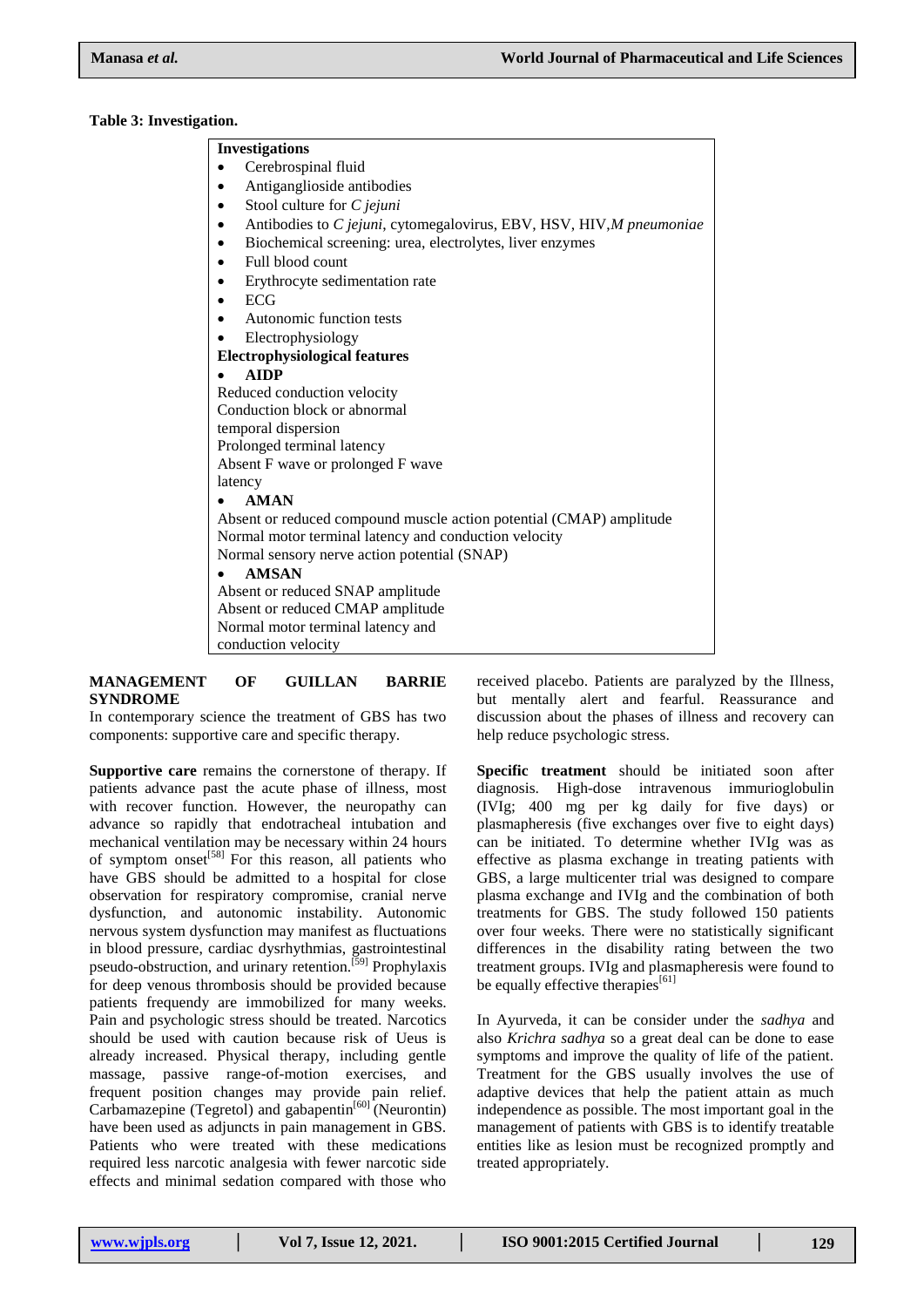### *Antah Parimarjana Chikitsa*

There are three types of Antah parimarjana chikitsa, they are a) Shodhana, b) Shamana and c) Rasayana.

# **Role of** *Shodhana*

### **Virechana**

*Mrudu Shodana* by giving *snehapana* (arohanartha) with *Ashwagandha Ghrita, Moorchitha Goghrita, Kalyanaka gritha, Ksheerabala Taila(7,21 times avartita), Indhukanta gritha, Moorchitha taila.* By *snehana doshas* will achieve *utklishta avastha*, where in this state doshas will detach from *shaka* to *koshta* which is devoid of *leena avasta* and is ready to eliminate<sup>[63]</sup> *Mrudu virechana-* **Gandharvahastadi ErandaTaila –** Is the *Taila yoga containing Chirbilva, Chitraka, Shunthi, Haritaki, Punarnava, Yavakshara, Musali*. The *guna karma* of these drugs have *Usnavirya*, they showed their *Dipana*(appetizer), *Pachana* (Digestant), antiinflammatory, purgative, *malashodhaka,* analgesic *vedanasthapana, vatakaphahara* properties on this patient. *Shunthi* stimulates nerves and improves impulse transmission. *Haritaki* acts as *anulomaka* and gives strength. Thus *Erandataila* showed its best act as *Vatashamana*, *anulomaka*. Its processing with *Gandharvahastadi* gives stimulation and strength to nerves. The *virechana* eradicates the *Ama dosha* and clears the *Avarana*

*Basti: Basti* is considered as *ardhachikitsa* in *kayachikitsa vyadhis*, which is a form of Bio purifactory process administered into the rectum through anal route. *Vata* is responsible for the cognitive and neo-cognitive functions of the brain and secretion of various chemical neurotransmitters and hormones. *Vata prakopa* is mainly due to *marga avarna* and *strotavarodha*. For *Strotavarodha*, *strotoshodhana* should be done, which can be done with *Tikta rasa*. If the body is so weak that we cannot perform the classical *shodhana* procedures, as they will further raise the level of *vikrit vata*. So, we can easily administer *basti*. This basti karma exertes more systemic action besides exerting local action probably entering local action probably entering through large intestines involving enteric nervous system, it also helps to balance the gut brain axis. As *Yapana basti* is considered as *ayusho yapanam* we can understand this statement as regeneration of nerve, *deerghakalanuvartana* that is administered for long time without any adverse effect and also has *Rasayana* effect. *Kala Basti* is best for *Vata* Management. It brings all *Doshas* from whole body into *Koshtha* and expulsion of the *Doshas*.*Niruha* was given with *Mustadi Yapana Basti*<sup>62</sup>also called as *Rajayapana Basti*, as this is *Yapana Basti*, it is safe for children without side effects and can be given in any season. In the *PoorvaKarma* of *Basti, Snehana* and *Swedana* should be done on *Kati-Pradesha,*  to make *Kala Basti* more effective in *Vata Shamana* and giving the patient *Balya* and *Brimhana* Effect.

**Nasya prayoga:** *Nasya karma* helps in acting on CNS and gives strength to *twacha, skandha, griva, aasya,* 

*vaksha.* In *Nasya,* the drug is administered through nasal route, by administering to nostrils this reaches the *Shringhataka (shiro marma)* through *nasa strotas* which scrapes the morbid *doshas* in supraclavicular region and extracts them from the *uttamanga*. So with *Ksheera bala taila, Maha masha taila* one can administered the *nasya* this will acts as *Vatahara, Balya and Brihmana* which gives strength and stability to patient.

# **Shamanoushadhi in Guillian Barre Syndrome**

Some of the commonly used *shamanoushadhis* in all kind of vata rogas are *Bhadradaru, kushta, meshashringi, bala, atibala, sahachara, agnimantha, Yastimadhu, Manjistha, Mandukaparni, Nirgundi,* and *Dashamula*

### **Herbomineral preparation**

*Yogendra rasa, Brihat vata chintamani Rasa, Brahmi vati, Ashwagandha Ghrita, Brahmi Ghrita, Kalyanaka Ghrita, Mahakalyanaka Ghrita, Vidaryadi Kashaya, Sahacharadi Kashaya. Yograj Guggulu, Kaisore Guggulu, Trayodasanga Guggulu, Panchtiktagrita Guggulu, Mahavatavidhvansani Rasa, Vata Gajankusha Rasa, Lashunadi Vati, Chitrakadi Vati, Hinguvadi Vati, Kupiluhinguvadi Vati, Kapikacchu Churna, Ashvagandha Churna* and *Dashamularista* are usually treat nerve damage.

### **Rasayana**

*Ashwagandha Rasayana, Ajamamsa Rasayana, Brihat Chagaladi Ghrita, Chyvanaprasha* 

# **Bahirparimarjana Chikitsa**

It can be classified into 3 types.

# **Abhyanga**

Whole body massage with medicated oil which relieves the symptoms. The general line of treatment for *nirupastambhita vatavyadhi* was taken into consideration, *Sarvanga abhyanga, padabhynga* are *balya* and *vatahara karma*. *Abhyaṇga* (oleation therapy) mitigates *Vātadoṣa* act gives *Puṣṭi* (promotes strength). *Doṣa* involved is *Vāta* and the disease is caused due to the reduction in its *Chalaguṇa* causing inability to transmit nerve impulses, this helps in opening up of blocks in nerve conduction and facilitates remyelinating of nerves; thereby helps to transmit nerve impulses.

These *karmas* enhance the muscle power and thus helps in attaining the maximum balance of body. For *abhyanga* we can use *Dhanwantari Taila* there will be excruciating pain it is believed that by its mode of action pain subsides by this *taila*, *Balaashwagandha lakshadi taila* can also to be used. Based on the patient we can choose the *abhyanga taila*. Other tailas like *Mahamasha taila, ksheera bala taila, mahanarayana taila, sahacharadi taila, moorchitha tila taila*.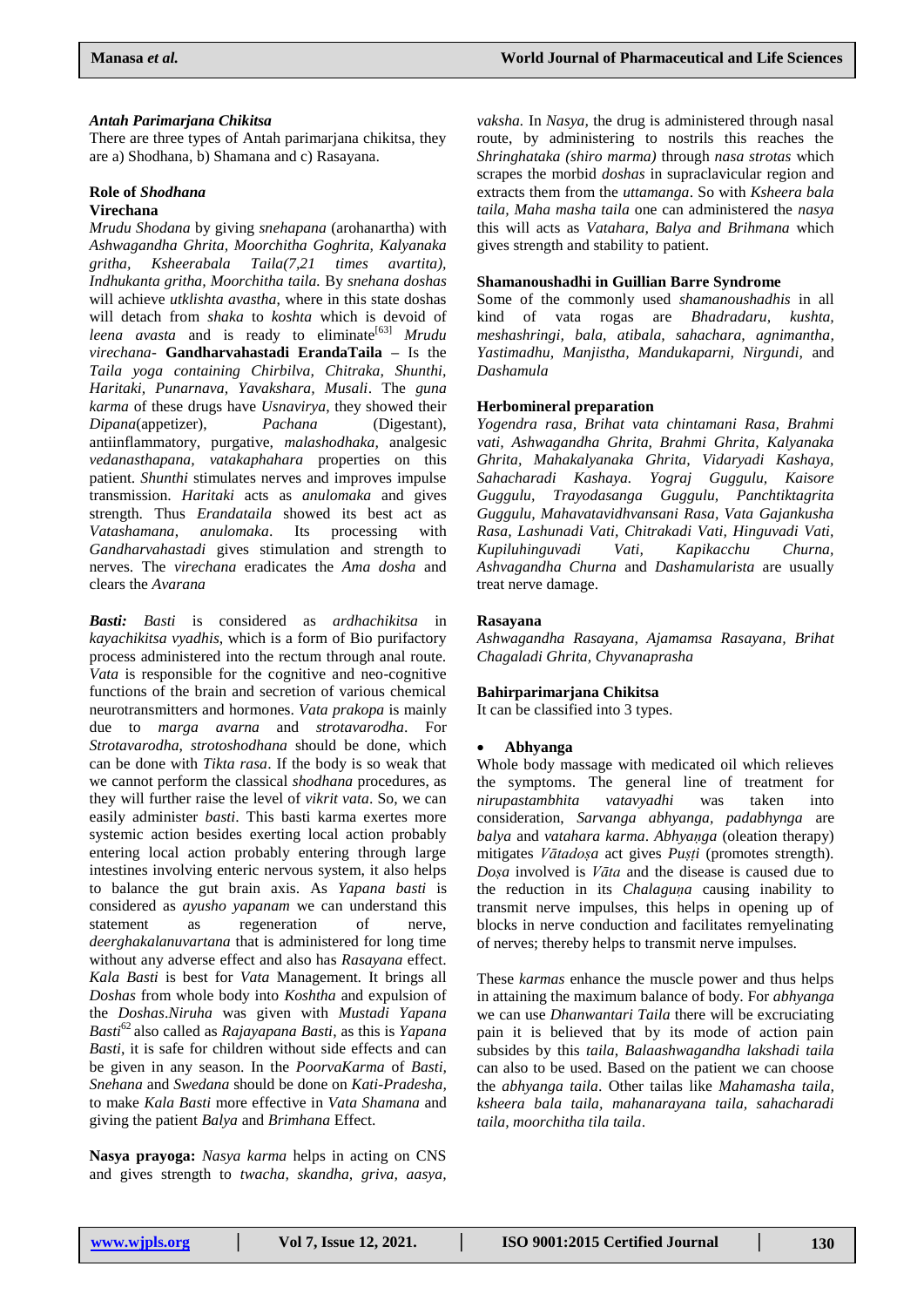### **Udwartana**

It is a process where massage is done with some pressure and in upward direction (*Pratilom Gati*). *Kolakulatthadi Churna* was taken as this is *Ushna* and *Vata Shamaka*. The purpose to start the *Panchakarma* Procedures with *Udwartana* was that, in neurodegenerative or demyelinating disorders there is always some involvement of *Aama*. To get *Nirama Avastha, Udwaratan* is very useful as friction while scrubbing produces heat*(Ushnata*), the powder we took is *Rukhsa*(dry) and *Laghu* and was heated, these *Gunas* are opposite to the *Gunas* of *Aama* (*Picchila*,*Guru* and *Sheeta)*.

Thus helps in getting *NiramaAwastha*, along with this, due to *Ushnata Guna* initiation of *Vata*pacification process starts. When we start the therapy with *Udwartana* we are preparing the body for other procedures by giving the whole body a messageto be prepare through touch therapy. Here *Kolakulatthadi churna* was used for *Udwartana* which has *badar, kulathi* etc. ingredients which are *Vata Shamaka.*

### **Swedana**

*Swedana* therapy in the form of *Sankara Sweda* again and again told directly in *Indriyagata vata*. In *Swedanashastikashali pinda Sweda*, *patrapinda sweda*, *nadi sweda* can be done, *swedana* helps in the nourishment of muscles and peripheral nerve. *Shastikashalipindasweda*. All ingredients of the *Shashtikashalipindasweda* such as *Kshira (milk), Shashtikashali* (type of red rice with 60 days old), and *Balamoola* possess *Santarpana* (nourishing)qualities with *Prithwi* and *Ap Mahabhuta*  and is indicated for *Balya, Bruhmana*, and strengthening *Dhatus* and *Vata* pacification. *Ruksha Churna Pinda*  Sweda was applied with *Kottamchukkadi Churna*<sup>64</sup>, to get *NiraamAwastha*. After seven days next step was *Pitta Samshodhana*.

 **Mastishkya:** *Shirodhara*, *shiropichu*, *shiroabhyanga* and *shirobasti* are catagorised under Mastishkya. Among which *Shirodhara* also helps in reduction of anxiety along with marked reduction in disturbed sleep pattern. As *Shirah* is the placement of all *Indriya*, that *Shirobasti*, are essential.

These *karmas* enhance the muscle power and thus help in attaining the maximum balance of body.

### **Satwavajaya chikitsa**

*Satva* referes to Mind; Avajaya refers to bringing the mind under the control.

The aim of this therapy is to restrain mind from the unwanted thought process, replacing the negative ideas, proper channelling of presumptions and proper advise through *jnanam*(knowledge), *Vijnanam*(analytical thinking), *Dhairya*(courage), *Smrithi*(memory), *Samadhi*(concentration).

# **Different therapies and counselling can be adopted such as–**

Symptoms like Difficulty in walking, stiffness, spasticity, sleep disorders, muscle weakness, depression (or frustration, sadness, and anger) can be addressed with targeted medications, treatments, different therapies and counselling.

- Occupational therapy: This can help the person manage better around the house and at work. It may involve some home adaptations, wheelchair assessment, and making the kitchen more practical.
- Speech therapy: This can help with swallowing, coughing, choking, and speech problems. If speech becomes very difficult, the speech therapist can help the person learn how to use speech aids.
- Orthopedic care: This can help treat curvature of the spine.
- Physical therapy: This can help maintain strength and improve mobility. Physiotherapies like passive exercises, passive assisted exercises and resistive exercises were started when patient was in complete bedridden condition. Later on strengthening exercises for quadriceps, hamstrings, deltoid and biceps muscles along with calf muscle stretching exercises were given. After gaining muscle strength of lower limbs and when patient started to stand with support, co-ordination exercises, knee balancing and ankle balancing exercises started. Studies have shown that physical fitness can positively influence not only outcomes such as mobility and fatigue levels in GBS patients (GBSPs) but also mental functioning. Along with this Electrical nerve stimulation for lower back, upper and lower limb was started which helps in reducing pain.
- Counseling: Sessions can help the person manage frustration and depression that may arise when symptoms affect physical mobility and coordination.

### **DISCUSSION**

Guillain-Barre syndrome (GBS) is an eponym for a heterogeneous group of immune-mediated peripheral neuropathies. A feature common in all GBS variants is a rapidly evolving polyradiculoneuropathy preceded by a triggering event, most often an infection. GBS generally manifests as a symmetric motor paralysis with or without sensory and autonomic disturbances. The patient with GBS typically presents with weakness accompanied by tingling dysesthesias in the extremities. This weakness is prominent in the proximal muscles; legs are more often affected than arms. Paresthesias occur, spreading proximally but seldom extending past the wrists and ankles. Deep tendon reflexes disappear within the first few days of symptom onset.

The progressive phase of the syndrome lasts from a few days to four weeks. About 73 percent of patients reach a nadir of clinical function at one week and 98 percent at four weeks. The progressive phase is followed by a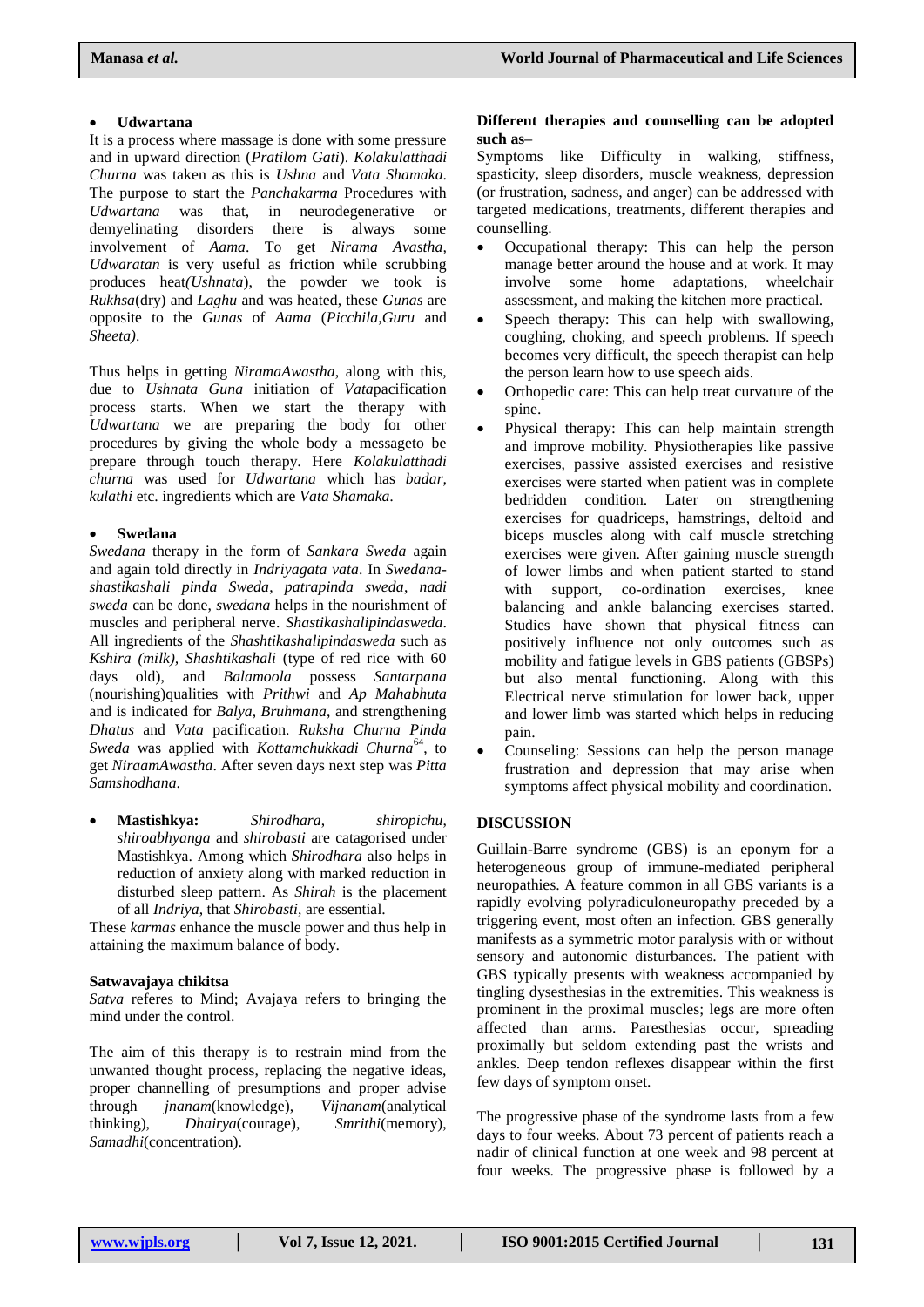plateau phase of persistent, unchanging symptoms. Improvement will begin within days of the plateau. The time to resolution of symptoms varies among patients. Cranial nerve involvement may affect airway maintenance, facial muscles, eye movements, and swallowing. Poor outcomes primarily are associated with the increasing severity of disease, with a mortality rate as high as 20 percent occurring primarily in patients who require mechanical ventilation.

Pain, another common feature of GBS, is seen in approximately one half of all patients and is sometimes described as severe, occur- ring with even the slightest of movements. Pain is most severe in the shoulder girdle, back, and posterior thighs. Patients complain of a deep aching pain in the weakened muscles that is similar to the muscular discomfort experienced following exercise. Pain may be accompanied by muscle cramps, and it is most severe at night.

As the natural course of the pathology cannot be altered by the modern medicine, the scope of Ayurveda interventions in such nervous disorders has been increasing because of its holistic approach. Understanding such disorders in Ayurveda perspective is need of the hour. Nervous system and its disorders are described under the heading of *vata vyadhi* in *Ayurveda.*  In *Ayurveda, vatavyadhis* are divided into two broad categories namely diseases due to *Vishudha vata(*vitiation of vata alone) *and* diseases due to *Avarana(*due to blockade in the natural flow of vata by its types or by other dosa or dhathu or mala)*.*

Proper knowledge of the types of Proper knowledge of the types of *vata(prana, udana, samana, vyana, apana*  their normal functions, categorizing the disorder either as *vishuddha vata janya* or *avarana janya* helps in understanding the diagnosis, prognosis and how to plan the treatment protocol. Ayurveda by seeing etiology and symptoms it *kapha vruta vyanavata, Sarvanga vata, Pranavrutha vyana, Nirupasthamba vatavyadhi, Anukta vata vyadhi.* Due to indulgence in vataja ahara, vihara and abhighata, there is vata and rakta pradushana leading to vata vyadhi.

There is no direct reference of this disease in our classics. But based on symptoms, the Dosha and Dushyas involved can be assessed and accordingly treatment can be provided. In this particular disease, predominance of Vata dosha is very much appreciated. The definition of Vata is "Vaagati gandhanayoh". Where in Gati is interpreted as motor and Gandhana is interpreted as sensory functions of Nervous System by various Ayurvedic scholars. It is also interpreted that Vata is the prime Dosha that governs the Nervous system. Manifestation of Vata vyadhi is of two types, Upastambhita and Nirupastambhita, by analyzing above pathology and symptoms most of which can be compared to *Kaphavruta vyana*, *Sarvanga vata,* 

*Pranavrutha vyana, Nirupasthamba vatavyadhi, Anukta vata vyadhi.*

Based on this the treatment protocol is selected. Mainly in Avarana conditions Avaraka dosha is treated first for example, Kapha dosha which is done by Shamanoushadhis and then treatment for Avruta dosha i.e., Vata dosha, for Vatavyadhi, Brimhana among shad Upakramas is highly indicated. Bastikarma has been doing wonders in the treatments of Vata vyadhi. From the above description it is understood that Brimhana type of Basti along with Shasthtika shali pinda sweda and Brimhana nasya plays major role. The drugs present in Raja Yapana Basti are very cost effective, easily available and without any known side effects. From the above description it is understood that Brimhana chikitsa is the requirement for the management of Gillian Barré syndrome.

# **CONCLUSION**

- For all the activities, movements Balance are all control by vatadosha, its normal function of vata dosha.
- Symptoms are preceded by an antecedent event in about two thirds of patients. Respiratory infections are the commonest, reported in about 40% of cases within one month before the onset of the disease. About 20% experience gastroenteritis as the antecedent cause.
- The onset of symptoms can either be acute or subacute. Gradual recovery takes place after a plateau phase. In a large multicentre study, the mean time to reach nadir, improvement, and clinical recovery were 12, 28, and 200 days, respectively. It was also found that 98% of patients achieved the plateau phase by four weeks from the onset. The mean duration of the plateau was found to be 12 days in another study.
- An autoimmune reaction may damage the myelin sheath around the nerve. This damage is called demyelination. Damage parts of nerves cause tingling, muscle weakness, and paralysis. It causes nerve signals to move slowly. Damage to other parts of the nerve, can cause, the nerves to stop working altogether.
- In classical texts of ayurveda there is no separate description for Guillain Baree sundrome but we get scattered references, this scattered references of anukta vyadhi is collected from samhithas. By seeing their etiology, signs and symptoms *kapha vruta vyanavata, Sarvanga vata, Pranavrutha vyana, Nirupasthamba vatavyadhi, anukta vyadhi. Hetu* & *Samprapti* plays important role in the treatment of neurological disorders.
- The holistic approach by *Ayurveda Shodhana* and *Shamana Chikitsa* is helpful in the treatment of GBS.
- Significant changes were observed on both subjective and objective parameters after the course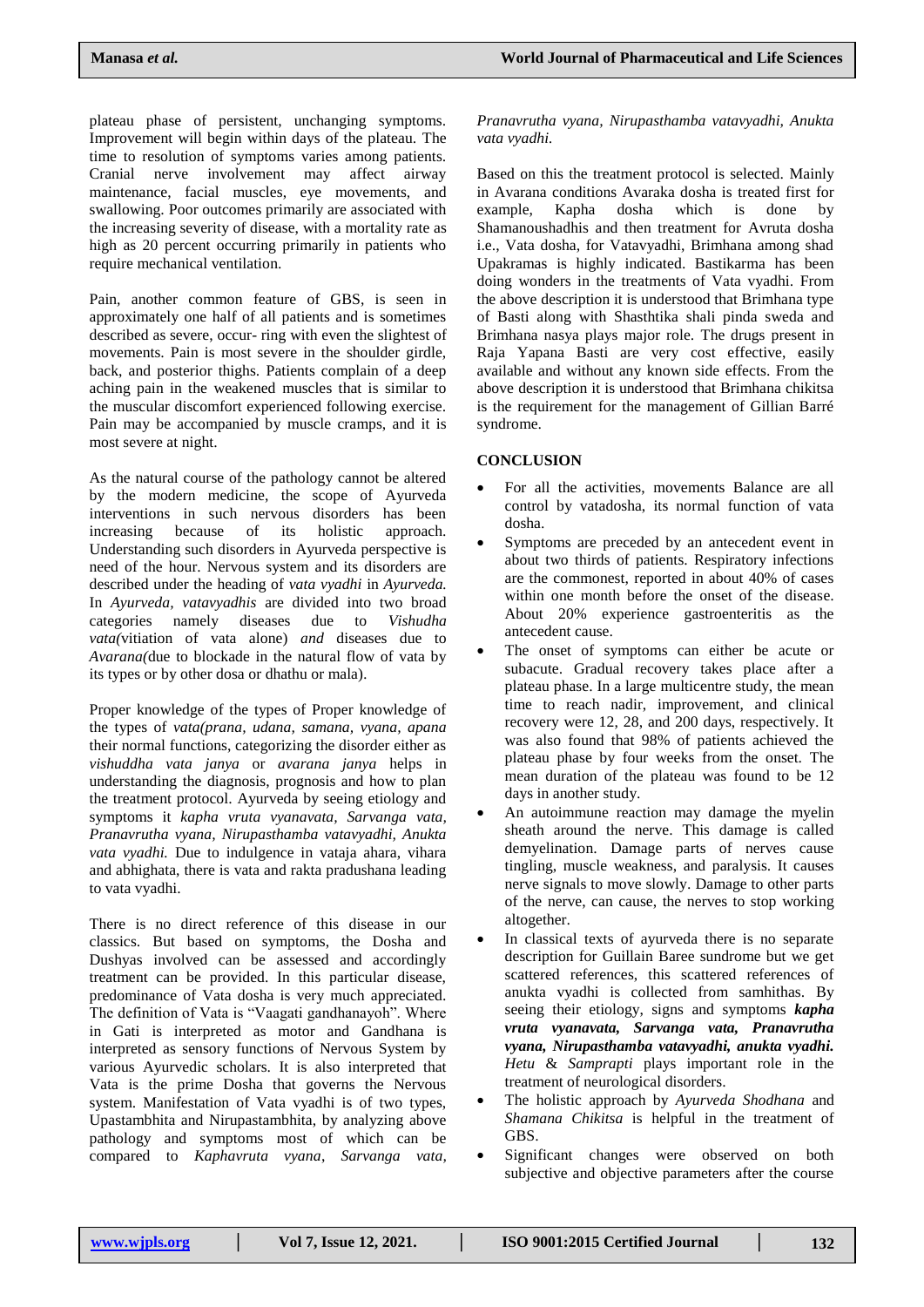of treatment. Hence, Guillain Barre Syndrome can be effectively managed in Ayurveda with the proper understanding of *Nidana, Samprapti and Dhatu dushti lakshanas.*

- Along with the Ayurvedic *panchakarma Chikitsa* as well as *Shamanoushadhis*, physiotherapy played a major role in improving the muscle tone, muscle strength and reflexes.
- As immunoglobin treatment is a costly alternative, cost effectiveness of the Ayurvedic treatment seems promising.

# **REFERENCES**

- 1. Hughes RA, Cornblath DR: Guillain-Barre syndrome. Lancet, 2005; 366: 1653–1666.
- 2. Willison Hugh J, Jacobs Bart C, van Doorn Pieter A. Guillain-Barre syndrome. Lancet, 2016; 388: 717e27.
- 3. BR Tubaki, S Tarapure. Ayurveda management of Guillain-Barre syndrome: A case report, J Ayurveda Integr Med., 2018.
- 4. Hughes RA, Hadden RD, Gregson NA, Smith KJ: Pathogenesis of Guillain-Barré syndrome. J Neuroimmunol, 1999; 100: 74– 97.
- 5. Levin MC, Krichavsky M, Berk J, Foley S, Rosenfeld M, Dalmau J, Chang G, Posner JB, Jacobson S: Neuronal molecular mimicry in immune-mediated neurologic disease. Ann Neurol, 1998; 44: 87–98.
- 6. Kamalendu Chakrabarti. Pediatric Neurology, Jaypee Brothers Medical Publishers, Second Edition, 2013; 390.
- 7. Kamalendu Chakrabarti. Pediatric Neurology, Jaypee Brothers Medical Publishers, Second Edition, 2013; 392.
- 8. Rees JH, Soudain SE, Gregson NA, *et al*. Campylobacterjejuni infections and Guillain-Barré syndrome. *N Engl J Med.,* 1995; 333: 1374–9.
- 9. Griffin JW, Li CY, Ho TW, *et al*. Guillain-Barré syndrome in northern China. The spectrum of neuropathological changes in clinically defined cases. *Brain,* 1995; 118: 577–95.
- 10. Ho TW, Mishu B, Li CY, *et al*. Guillain-Barré syndrome in northern China. Relationship to Campylobacter jejuni infection and anti-glycolipid antibodies. *Brain,* 1995; 118: 597–605.
- 11. Griffin JW, Li CY,Macko C, *et al*. Early nodal changes in the acute motor axonal neuropathy pattern of the Guillain- Barré syndrome. *J Neurocytol,* 1996; 25: 33-51.
- 12. Kuwabara S, Ogawara K, Koga M, *et al*. Hyperreflexia in Guillain-Barré syndrome: relation with acute motor axonal neuropathy and anti-GM1 antibody. *J Neurol Neurosurg Psychiatry,* 1999; 67: 180–4.
- 13. Yuki N, Hirata K. Preserved tendon reflexes in Campylobacter neuropathy [letter]. *Ann Neurol,*  1998; 43: 546–7.
- 14. McKhann GM, Cornblath DR, Griffin JW, *et al*. Acute motor axonal neuropathy: a frequent cause of

acute flaccid paralysis in China. *Ann Neurol,* 1993; 33: 333–42.

- 15. Brown WF, Feasby TE. Conduction block and denervation in Guillain-Barré polyneuropathy. *Brain,* 1984; 107: 219–39.
- 16. Feasby TE, Gilbert JJ, Brown WF, *et al*. An acute axonal form of Guillain-Barré polyneuropathy. *Brain,* 1986; 109: 1115–26.
- 17. Ropper AH. Current concepts. The Guillain-Barré syndrome. *N Engl J Med.,* 1992; 326: 1130–6.
- 18. Fisher M. An unusual variant of acute idiopathic polyneuritis (syndrome of ophthalmoplegia, ataxia and areflexia). *N Engl J Med.,* 1956; 255: 57–65.
- 19. Yuki N, Takahashi M, Tagawa Y, *et al*. Association of Campylobacter jejuni serotype with antiganglioside antibody in Guillain-Barré syndrome and Fisher's syndrome. *Ann Neurol,* 1997; 42: 28– 33.
- 20. Fisher M. An unusual variant of acute idiopathic polyneuritis (syndrome of ophthalmoplegia, ataxia and areflexia). *N Engl J Med.,* 1956; 255: 57–65.
- 21. Ropper AH, Shahani B. Proposed mechanism of ataxia in Fisher's syndrome. *Arch Neurol,* 1983; 40: 537–8.
- 22. Ropper AH, Shahani B. Proposed mechanism of ataxia in Fisher's syndrome. *Arch Neurol,* 1983; 40: 537–8.
- 23. Winer JB, Hughes RAC, Anderson MJ, *et al*. A prospective study of acute idiopathic neuropathy II, Antecedent events, *J Neurol Neurosurg Psychiatry,*  1988; 51: 613–18.
- 24. The Italian Guillain-Barré Study Group. The prognosis and main prognostic indicators of Guillain-Barré syndrome: a multicentre prospective study of 297 patients. *Brain,* 1996; 119: 2053–61.
- 25. Rees JH, Soudain SE, Gregson NA, *et al*. Campylobacter jejuni infections and Guillain-Barré syndrome. *N Engl J Med.,* 1995; 333: 1374–9.
- 26. Winer JB, Hughes RAC, Osmond C. A prospective study of acute idiopathic neuropathy. I. Clinical features and their prognostic value. *J Neurol Neurosurg Psychiatry,* 1998; 51: 605–12.
- 27. Moulin DE, Hagen N, Feasby TE, *et al*. Pain in Guillain-Barré syndrome. *Neurology,* 1997; 48: 328–31.
- 28. Singh NK, Jaiswal AK, Misra S, *et al*. Assessment of autonomic dysfunction in Guillain-Barré syndrome and its prognostic implications. *Acta Neurol Scand,* 1987; 75: 101–5.
- 29. The Italian Guillain-Barré Study Group. The prognosis and main prognostic indicators of Guillain-Barré syndrome: a multicentre prospective study of 297 patients. *Brain,* 1996; 119: 2053–61.
- 30. de Jager AE, Sluiter HJ. Clinical signs in severe Guillain- Barré syndrome: analysis of 63 patients. *J Neurol Sci.,* 1991; 104: 143–50.
- 31. Singh NK, Jaiswal AK, Misra S, *et al*. Assessment of autonomic dysfunction in Guillain-Barré syndrome and its prognostic implications. *Acta Neurol Scand,* 1987; 75: 101–5.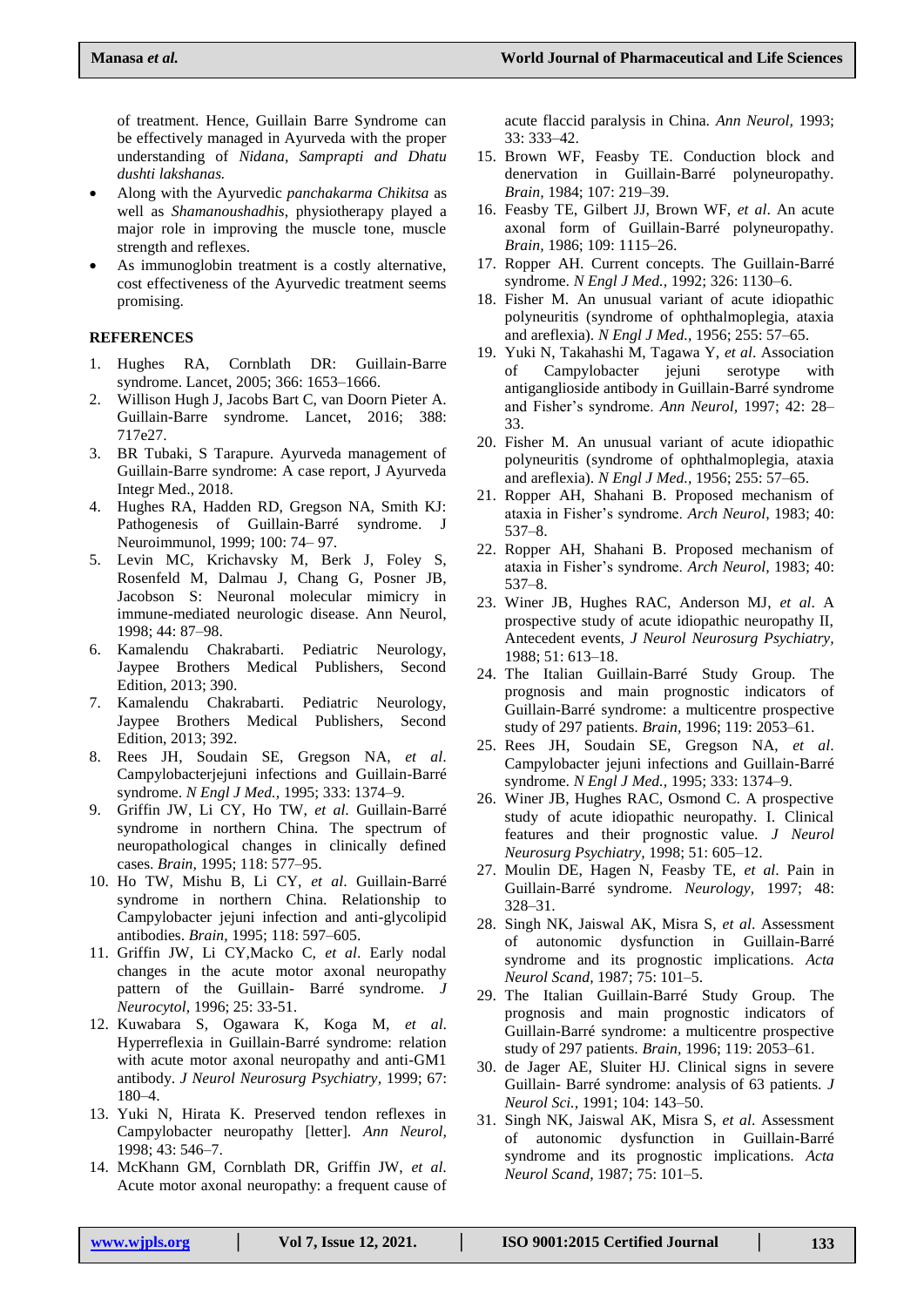- 32. Winer JB, Hughes RAC. Identification of patients at risk of arrhythmia in the Guillain-Barré syndrome. *Q J Med.,* 1988; 68: 735–9.
- 33. Rees JH, Soudain SE, Gregson NA, *et al*. Campylobacter jejuni infections and Guillain-Barré syndrome. *N Engl J Med., 1*995; 333: 1374–9.
- 34. Jacobs BC, van Doorn PA, Schmitz PI, *et al*. Campylobacter jejuni infections and anti-GM1 antibodies in Guillain-Barré syndrome. *Ann Neurol,*  1996; 40: 181–7.
- 35. Hao Q, Saida T, Kuroki S, *et al*. Antibodies to gangliosides and galactocerebrosides in patients with Guillain-Barré syndrome with preceding Campylobacter jejuni and other identified infections. *J Neuroimmunol,* 1998; 81: 116–26.
- 36. Jacobs BC, Endtz HPH, van der Meche FGA, *et al*. Serum anti-GQ1b IgG antibodies recognize surface epitopes on Campylobacter jejuni from patients with Miller Fisher syndrome. *Ann Neurol,* 1995; 37: 260– 4.
- 37. Visser LH, van der Meche FG, Meulstee J, *et al*. Cytomegalovirus infection and Guillain-Barré syndrome: the clinical, electrophysiologic and prognostic features. *Neurology,* 1996; 47: 668–73.
- 38. Winer JB, Hughes RAC, Anderson MJ, *et al*. A prospective study of acute idiopathic neuropathy. II. Antecedent events. *J Neurol Neurosurg Psychiatry,*  1988; 51: 613–18.
- 39. Hemachudha T, Phanuphak P, Johnson RT, *et al*. Neurologic complications of Semple-type rabies vaccine: clinical and immunologic studies. *Neurology,* 1987; 37: 550–6.
- 40. Friedrich F, Filippis AM, Schatzmayr HG. Temporal association between the isolation of Sabin-related poliovirus vaccine strains and the Guillain-Barré syndrome. *Rev Inst Med Trop Sao Paulo,* 1996; 38: 55–8.
- 41. Kinnunen E, Farkkila M, Hovi T, *et al*. Incidence of Guillain-Barré syndrome during a nationwide oral poliovirus vaccine campaign. *Neurology,* 1989; 39: 1034–6.
- 42. Langmuir AD, Bregman DJ, Kurland LT, *et al*. An epidemiologic and clinical evaluation of Guillain-Barré syndrome reported in association with the administration of swine influenza vaccines. *Am J Epidemiol,* 1984; 119: 841–79.
- 43. Schonberger LB, Bregman DJ, Sullivan-Bolyai JZ, *et al*. Guillain-Barré syndrome following vaccination in the National Influenza Immunization Program, United States, 1976–1977. *Am J Epidemiol,* 1979; 110: 105–23.
- 44. Grose C, Spigland I. Guillain-Barré syndrome following administration of live measles vaccine. *Am J Med.,* 1976; 60: 441–3.
- 45. Agnivesha, Charaka Samhitha, Ayurveda Deepika Commentry of Chakrapani, edited by; Vaidya Yadavji Trikamji Acharya, Chaukhamba Orientalia, Varanasi, reprint- Chikitsa Sthana, chapter-28, Verse 15- 18, 2015; 738: 617.
- 46. Agnivesha, Charaka Samhitha, Ayurveda Deepika Commentry of Chakrapani, edited by; Vaidya Yadavji Trikamji Acharya, Chaukhamba Orientalia, Varanasi, reprint-2015; Vimana Sthana, chapter-5, Verse 18, 738; 251.
- 47. Agnivesha, Charaka Samhitha, Ayurveda Deepika Commentry of Chakrapani, edited by; Vaidya Yadavji Trikamji Acharya, Chaukhamba Orientalia, Varanasi, reprint-2015; Chikitsa Sthana, chapter-28, Verse-228 1/2- ½ 229, 738; 626.
- 48. Agnivesha, Charaka Samhitha, Ayurveda Deepika Commentry of Chakrapani, edited by; Vaidya Yadavji Trikamji Acharya, Chaukhamba Orientalia, Varanasi, reprint-2015; Chikitsa Sthana, chapter-28, Verse-75 -76, 738; 620.
- 49. Agnivesha, Charaka Samhitha, Ayurveda Deepika Commentry of Chakrapani, edited by; Vaidya Yadavji Trikamji Acharya, Chaukhamba Orientalia, Varanasi, reprint-2015; Chikitsa Sthana, chapter-28, Verse-202 ½ -1/2 203, 738; 625.
- 50. Agnivesha, Charaka Samhitha, Ayurveda Deepika Commentry of Chakrapani, edited by; Vaidya Yadavji Trikamji Acharya, Chaukhamba Orientalia, Varanasi, reprint- Chikitsa Sthana, chapter-28, Verse-202 ½ -1/2 203, 2015; 738: 625.
- 51. Dr. L. Mahadevans. Ayrvedic Clinical Practice. Tamilnadu; Sarada mahadev iyer Ayurvedic educational & charitable trust, 2012; 2: 300-301.
- 52. Dennis L. Kasper, Harrisons principle of internal medicine, 19th edition, 2: 2695: 2770.
- 53. Kaplan JE, Katona P, Hurwitz ES, *et al*. Guillain-Barré syndrome in the United States, 1979–1980 and 1980–1981. Lack of an association with influenza vaccination. *JAMA,* 1982; 248: 698–700.
- 54. Winer JB, Hughes RAC, Osmond C. A prospective study of acute idiopathic neuropathy. I. Clinical features and their prognostic value. *J Neurol Neurosurg Psychiatry,* 1998; 51: 605–12.
- 55. McKhann GM, Cornblath DR, Griffin JW, *et al*. Acute motor axonal neuropathy: a frequent cause of acute flaccid paralysis in China. *Ann Neurol,* 1993; 33: 333–42.
- 56. Byun WM, Park WK, Park BH, et al. Guillain-Barré syndrome: MR imaging findings of the spine in eight patients. Radiology, 1998; 208: 137–41.
- 57. Gorson KC, Ropper AH, Muriello MA, *et al*. Prospective evaluation of MRI lumbosacral nerve root enhancement in acute Guillain-Barré syndrome. *Neurology,* 1996; 47: 813–17.
- 58. Hahh AF. Guillain-Barr^ syndrome. Lancet, 1998; 352: 635-41.
- 59. Lindenbaum Y, Kissel JT, Mendell JR. Treatment approaches for Guillain-Barr syndrome and chronic inflammatory demyelinating poly radiculoneuropathy Neuro Clin., 2001; 19: 187-204.
- 60. Hughes RA, Wijdicks EF, Barohn R, Benson E, Cornblath DR, Hahn AF, et al. Practice parameter: immunotherapy for Guillain-Barr6 syndrome: report of the Quality Standards Subcommittee of the